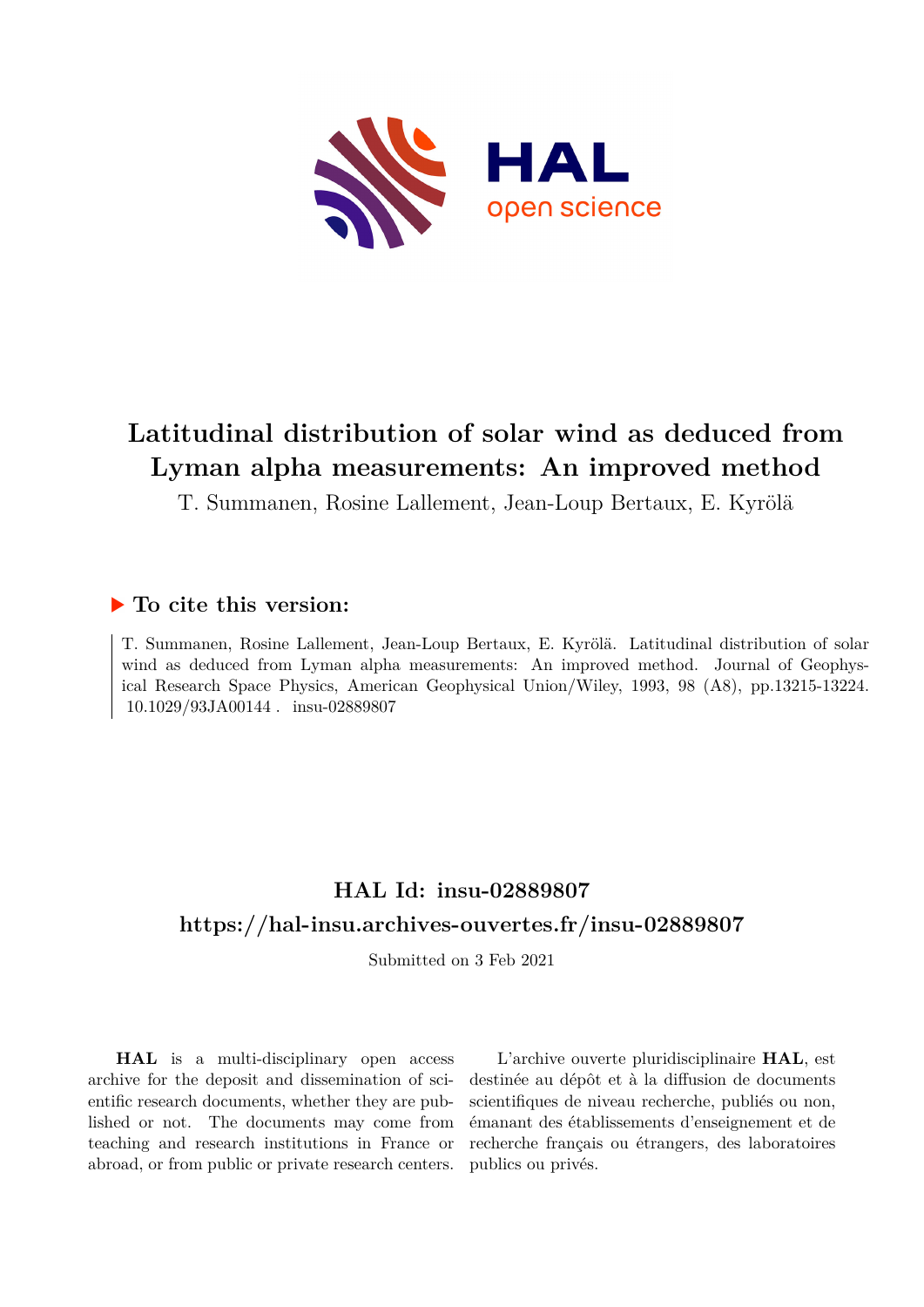# **Latitudinal Distribution of Solar Wind as Deduced From Lyman Alpha Measurements' An Improved Method**

# **T. SUMMANEN**

**Finnish Meteorological Institute, Helsinki, Finland** 

# **R. LALLEMENT AND J. L. BERTAUX**

**Service d'Aeronomie du Centre National de la Recherche Scientifique, Verridres-le-Buisson, France** 

# **E. KYRÖLÄ**

### **Finnish Meteorological Institute, Helsinki, Finland**

**In this work we examine the possibility of deducing the latitudinal distribution of the solar ionization rate using Prognoz 6 Lyman alpha data in a more general and flexible way than previously examined. Using socalled hot model for the hydrogen distribution and the optically thin model for the resonance scattering, theoretical Lyman alpha intensity for the interstellar hydrogen is calculated and compared with the intensity data measured by Prognoz 6. Varying the latitudinal dependence of the ionization rate, the distributions,**  which produce the best fit with the data, are analyzed for four different measuring sessions. As a result, we **get four ionization rate distributions that have two common features. The ionization rate is enhanced near the**  solar equator, and large broad plateaus exist around heliographic latitudes  $\pm 30^\circ$  to  $\pm 70^\circ$ . The latitudinal **distribution of the average ionization rate about the solar minimum deviates clearly from the spherically symmetric and sinusoidally (harmonically) with the latitude-varying models used so far. The growth of the solar wind mass flux from the solar polar areas toward the equator corresponds to the earlier results concluded from Lyman alpha measurements. The method used in this work allows a higher latitudinal**  resolution of the ionization rates. However, there are several uncertainties both in the simulations and in the **measurements. The exclusion of time-dependent effects as well as multiple scattering requires that the results be considered only suggestive.** 

#### **1. INTRODUCTION**

**Studies of coronal holes in the 1970s have led to the development of a model for the spatial structure of the solar wind. The solar polar regions develop into large coronal holes during the declining phase of the solar cycle, and the holes begin to expand toward the equator. The polar holes attain their greatest size at the minimum phase. At the maximum phase they disappear. The temporal variations of coronal holes suggested latitudinal changes in the solar wind proton flux, which is the main ionizing effect of the interplanetary hydrogen.** 

**At the same time, the interplanetary scintillation (IPS) observations showed that the average solar wind speed increases from the equator toward the polar regions [Coles and Rickett, 1976]. It was discovered that the major sources of the low-speed flow are distributed along the neutral lines through the whole solar cycle. During low solar activity the neutral line lies almost parallel to the solar equator. The high-speed flows seem to originate then from the polar coronal holes. An extensive review concerning solar wind speed structure observed using the IPS method from 1973 to 1987 has been published recently by Kojima and Kakinuma [1990].** 

**Until 1975, spherically-symmetric solar radiation fields for both corpuscular and electromagnetic radiation were assumed while modeling of the neutral hydrogen distribution. Then Joselyn and Holzer [1975] studied theoretically the effect of** 

**Copyright 1993 by the American Geophysical Union.** 

**Paper number 93JA00144. 0148-0227/93/93JA-00144505.00**  anisotropic solar wind on the Lyman  $\alpha$  sky background. They **assumed that the solar wind proton flux would increase near the polar regions and concluded that latitudinal variations would**  cause a significant change in the Lyman  $\alpha$  intensity. Kumar and **Broadfoot [1978, 1979] studied the solar wind's latitudinal**  structure by comparing the Mariner 10 Lyman  $\alpha$  observations **and the theoretically calculated intensities. According to their studies the harmonic ionization rate clearly better fits the data than the spherically symmetric model. The same latitudinal**  structure has been used also by many other authors [Witt et al., **1979, 1981; lsenberg and Levy, 1978; Lallement et al., 1985b].** 

**The main reason to use the harmonic model is that it allows an analytical evaluation of the hydrogen atom loss rate. However, the latitudinal variations of the ionization rate seem to be so fast that the slowly varying harmonic model cannot model them. The independent studies of the solar wind velocity seem to support this idea [Kojima and Kakinuma, 1990]. In the present work a different approach has been taken. The demand for analytical expressions has been ignored, and the ionization rates have been computed numerically.** 

**A computer code based on these ideas has been used to produce simulated measurements, which have been compared**  with the Lyman  $\alpha$  data measured by Prognoz 6. The measuring **sessions used in this work are the same as those used by Lallement et al. [1985b]. As a result we have obtained an ionization rate distribution, which produced the best fit with data, for each data session. Thus some features of the latitudinal dependence of the solar wind ionization rate at 1 AU can be predicted.** 

**In the following sections the hydrogen distribution model as well as the optically thin scattering model are briefly reviewed.**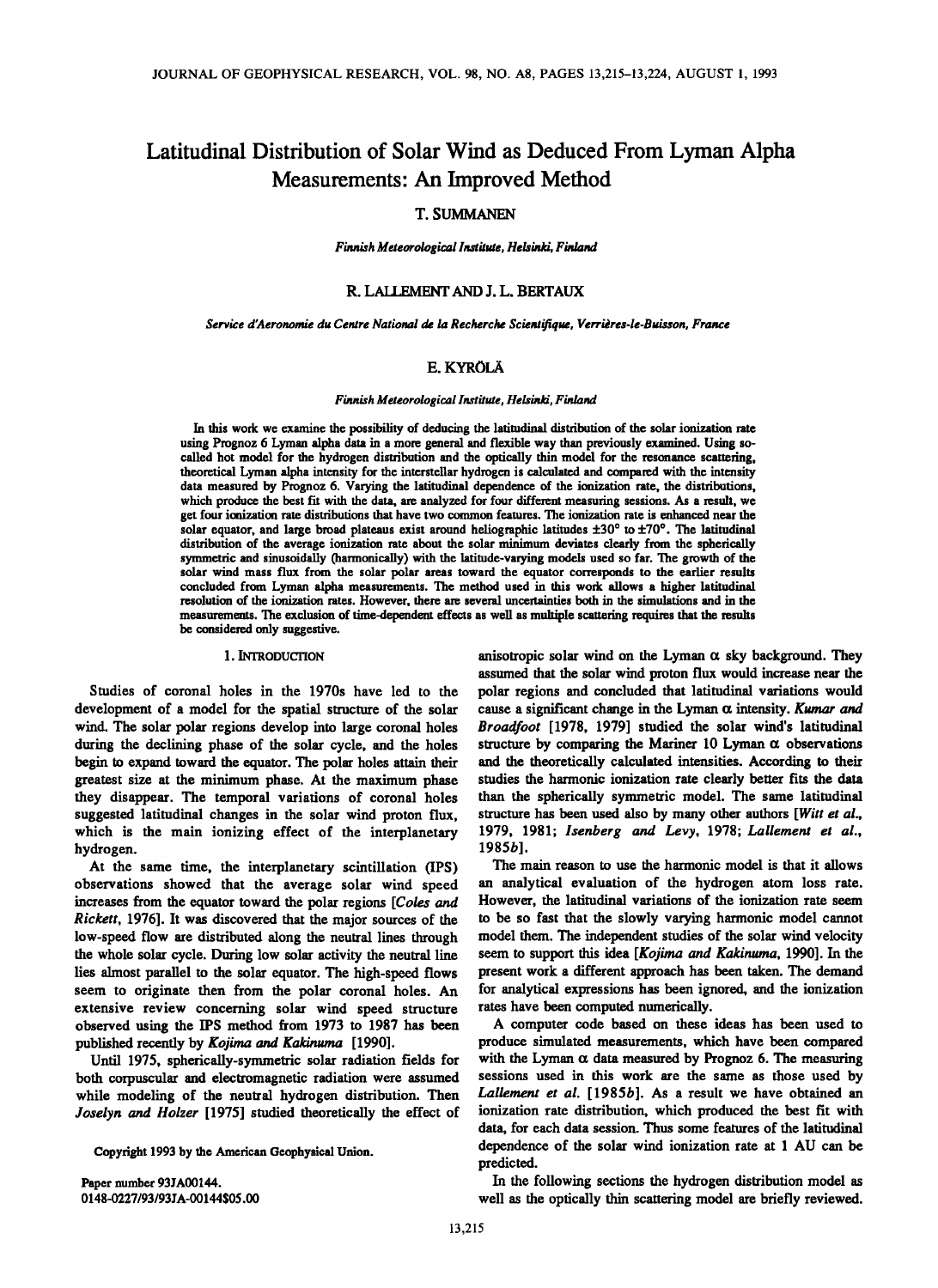**Later in the paper the numerically computed model results are presented. Also, the latitudinal variation of the solar wind flux is estimated using the solar wind velocity model by Zhao and Hundhausen [1981]. The conclusions are presented and discussed in the final section.** 

**In this work the problems concerning the heliopause are ignored. Thus the values used as the very local interstellar matter parameters should be understood to characterize the wind right after the heliopause, even though the expression "value at infinity" is used. The interested reader is referred to the comprehensive reviews concerning the heliosphere [Axford, 1972, 1985; Lee, 1988; Holzer, 1989; Baranov, 1990; Suess, 1990].** 

#### **2. LYMAN ot INTENSrI• SIMULATIONS**

#### **2.1. Hydrogen Distribution Models**

**The equation of continuity in the context of the neutral interstellar gas flow has been used by many authors [e.g., Fahr, 1968; Blum and Fahr, 1970; Axford, 1972; Johnson, 1972]. The total density n(r) is obtained by integrating over the**  velocity distribution at infinity and summing the contributions **of the two trajectories leading to the same space point r:** 

$$
n(r) = \left(\frac{m_h}{2\pi k T_{\infty}}\right)^{3/2}
$$
 the solar wind flows velocity is independent  
\n*Barnes*, 1983]. Two models used s  
\n
$$
\sum_{j=1,2} \int_{r}^{1} n_0 p_j^2 L \exp\left(\frac{m_h}{2kT_{\infty}} v_{th}^2\right) d^3 v_{\infty}
$$
 (1)  
\n
$$
v_{\infty}
$$
 spherically symmetric  
\nthe loss factor simpli

**where n is the atomic hydrogen density, the subscript j**  specifies the trajectory,  $p_i$  is an impact parameter,  $\theta$  is the **polar angle from the upwind axis (axis of symmetry) to the**  point **r** and **n**<sub>0</sub> is the hydrogen density at infinity. The abbreviation  $C = v_{\infty}^2 / \gamma M_s(1-\mu)$ , where  $v_{\infty}$  is the velocity of an atom at infinity,  $\gamma$  is the gravitational constant,  $M<sub>s</sub>$  is the mass of the Sun, and  $\mu$  is the ratio between the force exerted on an **atom by radiation and the gravitational force. A neutral atom**  has the velocity  $v_{\infty} = v_0 + v_{th}$  at infinity, where  $v_{th}$  is the thermal velocity and  $v_0$  is the bulk velocity. The thermal **velocity distribution is assumed to be Maxwellian. Other parameters are conventional.** 

**The loss effects are taken into account by introducing the loss factor Lj:** 

$$
L_{j} = \exp\left(-\left|\int_{\theta_{j}}^{\theta} \frac{\beta(\lambda, r')r'^{2}}{v_{\infty}p_{j}} d\theta'\right|\right) \tag{2}
$$

where  $\lambda = \lambda(\theta')$  is the heliographic latitude and  $\beta(\lambda,r)$  is the **heliographic latitudinal distribution of the ionization rate at the distance r from the Sun. The exponential factor is the ionization probability of an atom between infinity and the point**  $(r, \theta)$ . The lower limit of the integration refers to the position of an atom at infinity and  $\theta$ <sup>'</sup> is the angle between the

**axis of symmetry and the point on the trajectory of an atom. In**  the case of a direct trajectory,  $\theta_i$  is 0, while for the indirect trajectory, it is  $2\pi$ .

**Through this work it is assumed that on their way through the solar system the neutral atoms are unaffected by any other particles except the solar wind protons in the charge transfer collisions. Ionizing collisions with other species as well as**  elastic collisions are neglected. The ionization rate  $\beta(\lambda)$  is then **given by** 

$$
\beta(\lambda_{r}r) = \beta_{ce}(\lambda_{r}r) + \beta_{ph}(\lambda_{r}r)
$$

$$
= n_{px}(\lambda_{r}r) |v_{rel}(\lambda_{r}r)| \sigma_{ce}(|v_{rel}(\lambda_{r}r)|) + \beta_{ph}(\lambda_{r}r) \tag{3}
$$

where  $\beta_{ce}$  is the charge exchange ionization rate,  $\beta_{ph}$  is the photoionization rate,  $n_{\text{pr}}$  is the solar wind proton density,  $v_{\text{rel}}$ **is the relative velocity of solar wind protons with respect to**  hydrogen atoms ( $\approx v_{pr}$ , the solar wind proton velocity), and  $\sigma_{ce}$ is the cross section for the charge exchange collisions between solar wind protons and hydrogen atoms. We assume that  $\beta(\lambda, r)$ =  $\beta_e(\lambda) r_e^2/r^2$ , where  $r_e$  is 1 AU and  $\beta_e(\lambda)$  is the ionization rate **at 1 Aid. The assumption is valid for the photoionization (solar EUV flux is considered isotropic), but in the case of charge exchange processes, its validity can be questioned. However,**  measurements have shown that outside the Earth's orbit  $(1 \text{ AU})$ **the solar wind flows approximately radially outward and its velocity is independent of the distance from the Sun [Smith and Barnes, 1983].** 

**Two models used so far for the latitudinal dependence of the ionization rate are a spherical and a harmonic model. In a**  spherically symmetric (isotropic) model  $\beta_e(\lambda) = \beta_e = \text{const}$ , and **the loss factor simplifies to** 

$$
L_{j} = \exp\left(-\frac{\beta_{e}r_{e}^{2}}{v_{\infty}p_{j}}\left|\theta-\theta_{j}\right|\right)
$$
 (4)

**The harmonic model is stated as** 

$$
\beta_e(\lambda) = \beta_e(1 - A \sin^2 \lambda) \tag{5}
$$

**where A is a constant. Usually A is assumed to be positive, which means the decrease of the ionization rate from the equator toward the poles. However, in an earlier paper by Joselyn and Holzer the increasing ionization rate was also studied. In later studies [e.g., Lallement et al., 1985b] it was clearly shown that the decreasing ionization rate fits the data**  remarkably well. This model has been used by Kumar and **Broadfoot [1979] and Witt et al. [1979] when analyzing**  Mariner 10 Lyman  $\alpha$  measurements and *Lallement et al.* **[1985b] in Prognoz studies. The harmonic model clearly better fits the intensity measurements than the spherical model as has been shown by Lallement et al. [1985b].** 

**In the two models introduced above the integration in the loss factor (2) could be performed analytically. In this work a different approach is used: an arbitrary latitudinal dependence is used for the ionization rate. To calculate the integral in (2), we have to know the dependence between the solar latitude )• and the angle 0' in the orbital plane of a hydrogen atom. The coordinate systems as well as coordinate transformations**  between different systems are discussed in detail by Summanen **[ 1992]. The loss factor (2) can be written in the form**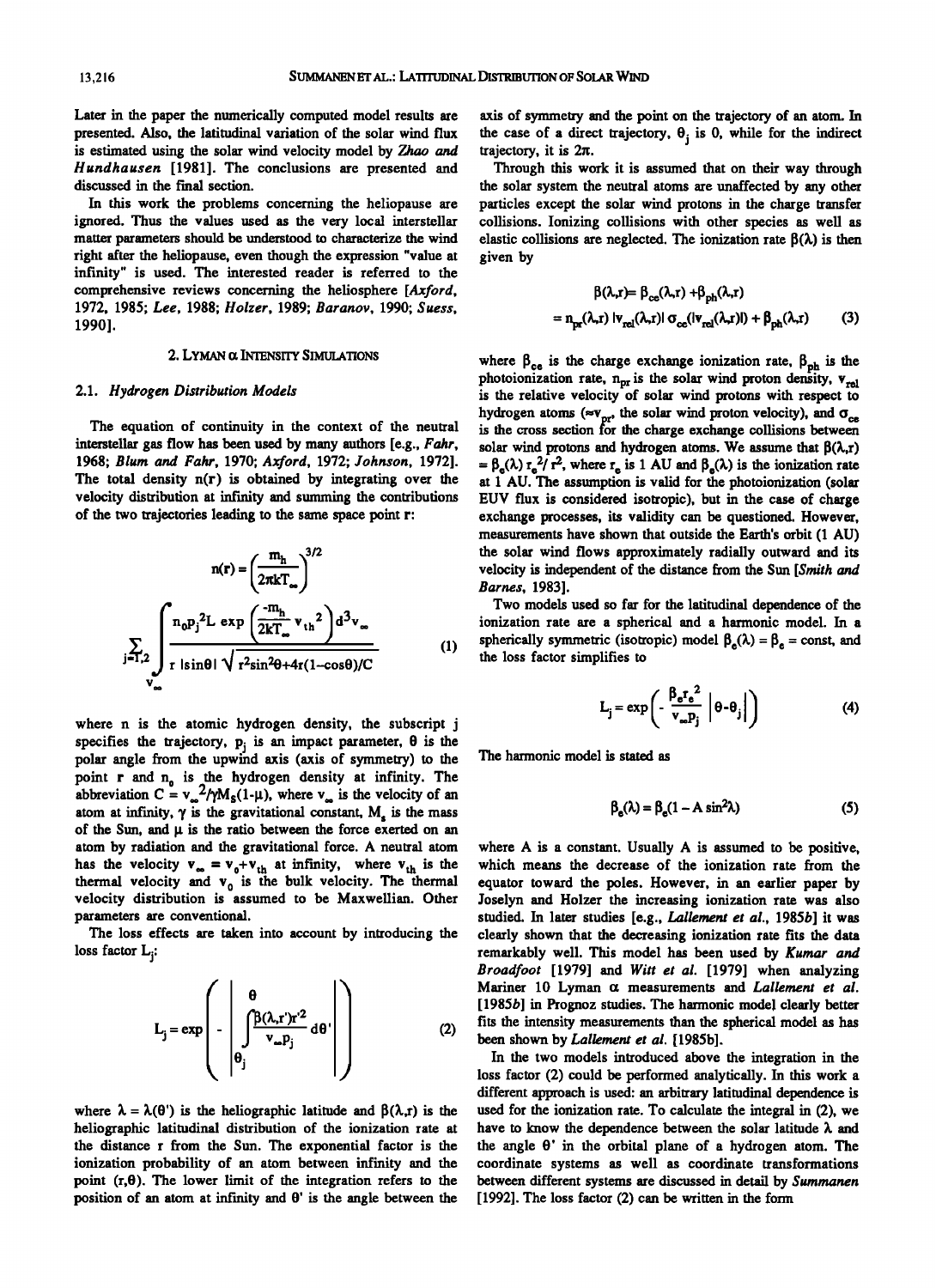$$
L_j = \exp\left(-\frac{r_e^2}{v_{\infty}p_j}\left(\theta\int_{\theta_j}^{\theta}\beta_e(\lambda(\theta'))\,d\theta'\right)\right) \tag{6}
$$

**Thus any distribution for the ionization rate can be introduced and the integration can be evaluated numerically.** 

#### **2.2. Lyman a Radiation**

**The solar Lyman a radiation is scattered resonantly by neutral hydrogen distribution. When deriving the specific**  intensity of Lyman  $\alpha$  radiation, the material is assumed to be **optically thin. Thus pure single scattering is assumed, and the absorption by intervening hydrogen is neglected.** 

The solar Lyman  $\alpha$  line is taken to be flat. The assumption is reasonable, since the half width of the solar Lyman  $\alpha$  line is about 0.5 Å [e.g., *Lemaire et al.*, 1978], and the relative motions of the atoms cause the Doppler shift less than 0.1 Å **(corresponds to the velocity 24 km/s). Thus the solar flux in**  photons  $m^{-2}s^{-1}\hat{A}^{-1}$  is given by

$$
F(\lambda_{L}, r) = F_{0, e} \frac{r_{e}^{2}}{r^{2}}
$$
 (7)

where  $F_{0,e}$  is the solar flux at the center of the line at 1 AU. The total intensity in photons in  $m<sup>-2</sup> s<sup>-1</sup> s<sup>-1</sup>$  is obtained by **integrating along the line of sight:** 

$$
\int I(\lambda_L^r) d\lambda_L^r =
$$
  

$$
\sum_{\substack{e^2f\\de_0m_{el}c}} \frac{\lambda_{L,0}^2}{c} F_{0,e} \int_0^\infty \frac{p(\vartheta)}{4\pi} n(r) \frac{r_e^2}{r^2} ds
$$
 (8)

where  $\lambda'_{\text{L}}$  is the wavelength of the measured intensity,  $I(\lambda'_{\text{L}})$  is **the specific intensity (or spectral radiance or surface**  brightness) in photons  $m^{-2} s^{-1} \mathbf{A}^{-1} s r^{-1}$ ,  $p(\vartheta)$  is the scattering **phase function and other quantities are conventional.** 

The oscillator strength f for the absorption 1s -> 2p of the **hydrogen atom is 0.416 [Weissbluth, 1978, p. 516]. The**  scattering phase factor  $p(\theta)$  for the transition of the hydrogen atom from the ground state 1s  ${}^{2}S_{1/2}$  to the states 2p  ${}^{2}P_{1/2}$  and The oscillator strength 1 for the absorption 1s  $\rightarrow$  2p of the<br>hydrogen atom is 0.416 [*Weissbluth*, 1978, p. 516]. The<br>scattering phase factor  $p(\theta)$  for the transition of the hydrogen<br>atom from the ground state 1s  ${}^{2}$ **[1959]:** 

$$
p(\vartheta) = 1 + \frac{1}{4}(\frac{2}{3} - \sin^2 \vartheta)
$$
 (9)

For details concerning the determination of  $p(\theta)$ , see **Chamberlain and Hunten [1987] and Chamberlain [1990] and**  references therein. The phase function  $p/4\pi$  is normalized to **unity.** 

Equation (8) gives the total intensity in photons  $m^{-2} s^{-1} s r^{-1}$ . **A generally used unit for intensity is Rayleigh which is**   $10^6/(4\pi)$  photons cm<sup>-2</sup> s<sup>-1</sup> sr<sup>-1</sup>.

The solar flux, when  $\mu = 1$ , is assumed to be

$$
F_{0,e} = \frac{g_e}{\sigma_0} = 3.3 \times 10^{11} \text{ photons m}^{-2} \text{ s}^{-1} \text{ A}^{-1}
$$
 (10)

where  $g<sub>e</sub>$  is the number of photons, which collide with a **hydrogen atom per second at the distance 1 AU from the Sun**  and  $\sigma_0 = e^2 f \lambda^2/(4\pi)mc^2$ ). For any other value of  $\mu$ , the solar **flux is given by** 

$$
\mathbf{F}_{0,\mathbf{e}}(\mu) = \mu \; \mathbf{F}_{0,\mathbf{e}} \tag{11}
$$

Lyman  $\alpha$  intensity data used in this work were measured by **photometers onboard the Prognoz 6 satellite. The observations were performed right after the solar minimum (1976): from September 1977 to January 1978. Thus neutral hydrogen was probed right after the time period, when it had been exposed to the quiet solar wind and when the polar coronal holes had their largest size. Prognoz mission, observation characteristics and four sessions S1, S2, S3, and S4 used in this work (see Figure 1) are explained by Bertaux et al. [1985] and Lallement et al. [1984, 1985b]. The method to separate the remaining geocoronal contamination as well as technical details and the gaps in data due to stars and geocorona are explained in the paper by Bertaux et al. [ 1985], too.** 

## **2.3. Discrete Model**

**The harmonic model introduced above was used as a starting point in simulations. In Prognoz 5 and 6 studies the best value for the asymmetry constant A was found to be 0.40, and the**  best value for the ionization rate was  $5.0 \times 10^{-7}$  s<sup>-1</sup> [see **Lallement et al., 1985b]. Thus the ionization rate was** 

$$
\beta_e(\lambda) = 5.0 \times 10^{-7} \text{ s}^{-1} (1 - 0.4 \text{ sin}^2 \lambda)
$$
 (12)

**In this work this function was discretized by fixing the rate at discrete hellographic latitudes:** 

$$
\beta_{e,i} = \beta_e(\lambda_i), \quad i = 1,..., M \tag{13}
$$



Fig. 1. The intensity data of measuring sessions S1, S2, S3, and S4 as a function of the scanning angle  $\phi$ .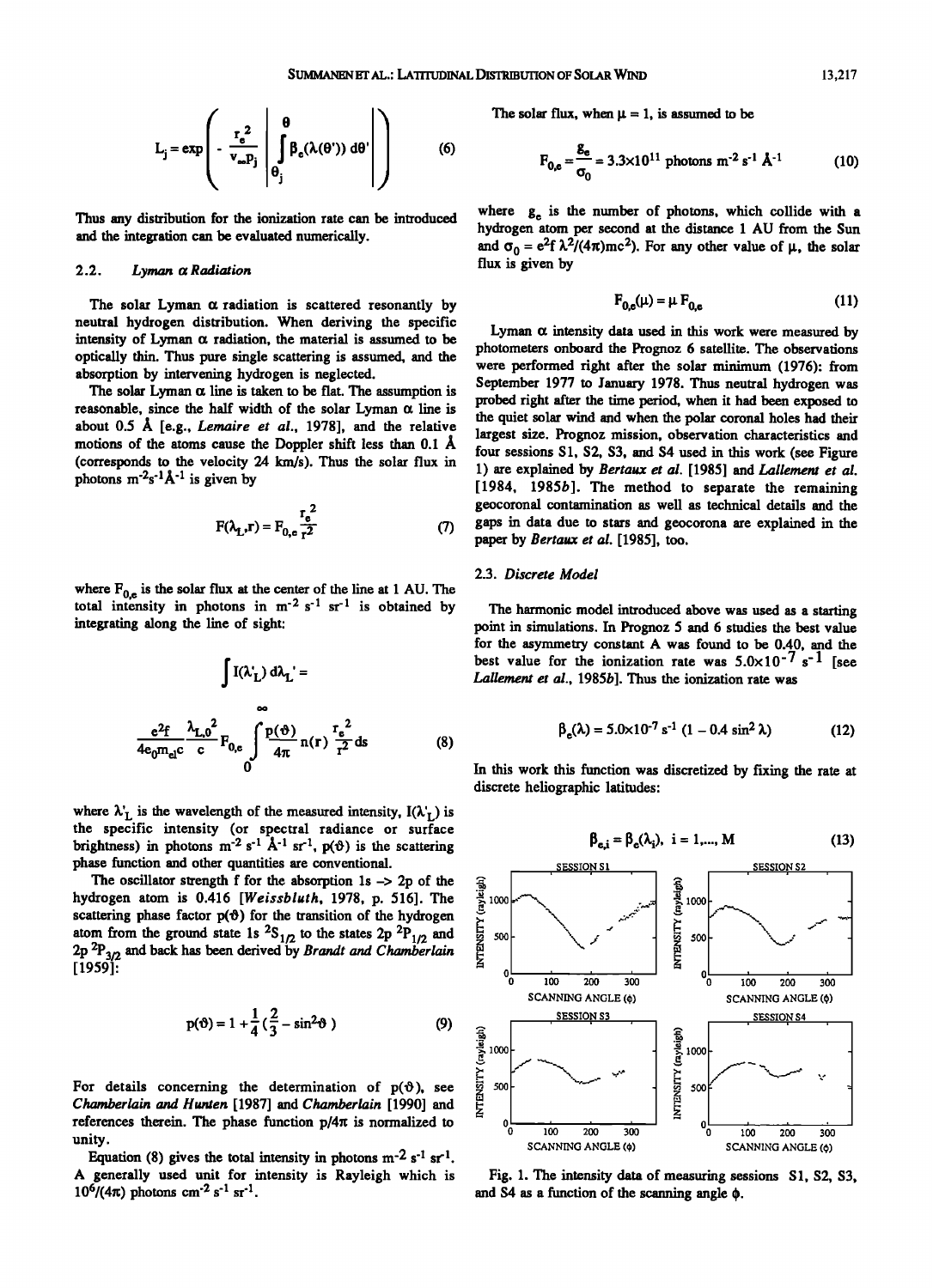**where M is the number of the points, where the ionization rate**  is given. The first value of the ionization rate was calculated **from (12) using 19 different latitude values every 10% that is,**  from -90° to 90°. The effective number of the discrete points **was 10, because the symmetric behavior in regard to the equator was assumed. Thus 10 discrete ionization rates are used as parameters instead of two parameters used in the harmonic model and one in the spherical model. Between the discrete points the ionization rate was calculated using linear**  interpolation. The first discrete model is shown in Figure 2.

The first step of the calculation was to introduce this discrete **model in the loss factor in (6). Then the hydrogen density could be derived from (1) and finally, when the density was known, the total intensity could be calculated from (8). In the course of simulation, it was required that the ionization rate would grow or stay constant from the polar regions toward the equator. A preliminary value of the density (0.04 cm -3) at infinity was used. The final density value was calculated separately for each session after the scaling of the intensity data in order to produce the best fit for each ionization rate model (see Table 1).**  The density at infinity varies from  $0.029$  to  $0.037$  cm<sup>-3</sup>.

**The values of other parameters used in all simulations are shown in Table 2. The set of parameters is deduced from Prognoz 5 and 6 measurements [Bertaux et al., 1985], except the latitude of the interstellar wind with respect to the ecliptic**  plane  $(w_{lat})$ . The values  $w_{lon}$  and  $w_{lat}$  are those deduced by **Dalaudier et al. [1984] in their studies of the interstellar**  helium. The reason we use the value 6° instead of 7.5° [Lallement et al., 1985a] is that it was found that 6° fits the **data better. In fact, the increase of latitude seemed to move the ionization maximum away from the equator.** 

**The simulated intensity was calculated for 30 different lines of sight in each session. The lines of sight chosen were**  separated by 12° so that angles  $\phi$  [Bertaux et al., 1985, Figure 1] were 0°, 12°, 24°, ..., 336°, and 348°. The angle  $\phi$  is the **angle between the negative Earth's velocity vector and the line of sight. These 30 simulated intensity values were compared to the measured intensity values along the same lines of sight. The relative standard deviation (rms) was calculated from the equation** 

$$
s = \sqrt{\frac{1}{N} \sum_{i=1}^{N} \left[ \frac{I_i^{\text{data}} - I_i^{\text{model}}}{I_i^{\text{data}}} \right]^2}
$$
 (14)

where N is the number of data points  $(= 30)$ ,  $\int_{0}^{0.4}$  is the measured intensity for ith line of sight and  $\int_{1}^{0.4}$  is the **corresponding simulated value after scaling. The discretized**  harmonic model gave the first value for the standard deviation.

**Keeping in mind two conditions given above (symmetry and the growth toward the equator), the ionization rate was**  decreased at the equator  $(\lambda=0^{\circ})$ . If it was found that the standard deviation was less than before, the value at  $\lambda=0^{\circ}$  was reduced **once again, and the standard deviation was compared to the value achieved during the former trial. If it were greater, the ionization rate was increased. If it were still too large, the same**  procedure was performed for the values  $\lambda = \pm 10^{\circ}$ . The procedure **was continued until the standard deviation was less than in the case of the discretized harmonic model. Then the ionization rate distribution, which gave a better fit, was taken as a new starting point, and the same procedure was started again from**  the point  $\lambda=0^\circ$ .



**Fig. 2. The discretized harmonic ionization rate, which was used as a starting point in simulations as a function of the**  heliographic latitude  $\lambda$ .

#### **3. MODEL RESULTS**

#### **3.1. Latitudinal Variation of the Ionization Rate**

**The main purpose of the simulations was to f'md out what kind of latitudinal dependence of the ionization rate would produce the best fit to the data. The final ionization rate distributions for each session are shown in Figure 3 together with the harmonic ionization rate. Figure 4 shows the corresponding intensities and the measured intensity data. A discussion of each session follows and in conclusion their common features are studied. Rms (root mean square) values, densities at infinity, data gaps, and measuring angles •, which were excluded when calculating the standard deviation for each session, are shown in Table 1.** 

**The different densities at infinity listed in the Table 1 are calculated for the discrete model only. The corresponding values for the harmonic ionization rate range from 0.036 to 0.14. Thus the relatively good rms values in the case of the harmonic model does not reflect the whole truth. However, we wanted to compare the best results achieved using two different models.** 

Since the ecliptic longitude for the session S1 was 11<sup>°</sup>, the **measuring circle covers lines of sights toward both the upwind**   $(\phi \approx 350^{\circ} - 20^{\circ})$ , see Figure 4*a*) and the downwind direction ( $\phi \approx$ **170 ø- 200 ø, see Figure 4a). The rms value for the discrete model is the worst of all sessions, and there is a visible difference**  between the data and the model around  $\phi = 0^\circ$  - 70° (see Figure **4a). Thus this difference cannot be removed through simply changing the ionization rate. However, we do not exclude the possibility, that changing other parameters (such as velocity and temperature) would produce a better result. The multiple scattering is hardly responsible for these discrepancies, since according to Keller et al. [1981], the difference of the intensity between the upwind and downwind direction is overestimated in the optically thin model that we have used. As shown in Figure 4a, the difference between the upwind and the downwind direction is underestimated by the model. It is also worth remembering that the velocity of the interstellar gas changes while crossing the heliopause, and its effects are difficult to predict.**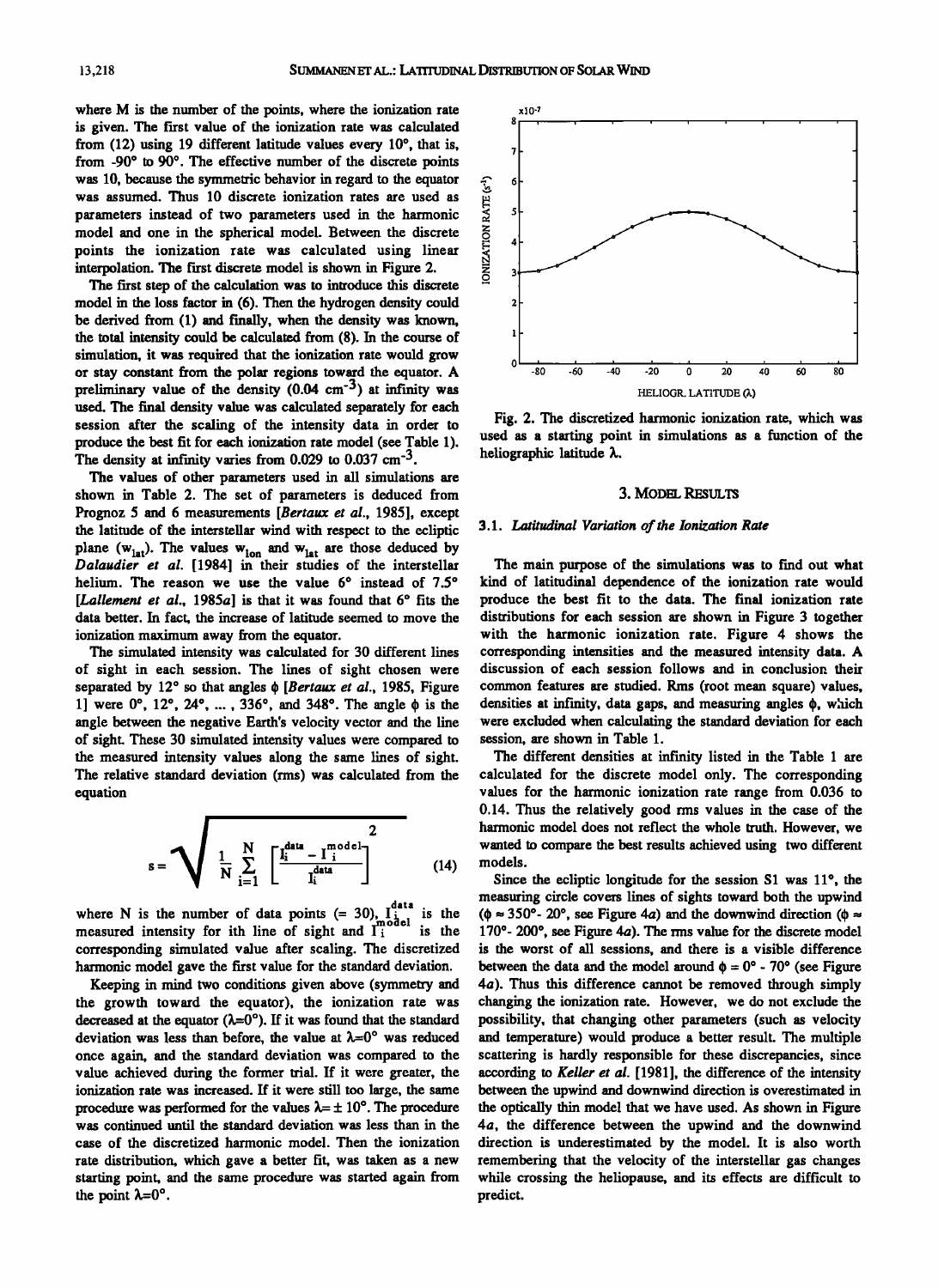| Session        | <b>Rms</b><br>Discrete model | <b>Rms</b><br>Harmonic model | Density at<br>Infinity   | Data Gaps                     | <b>Excluded Angles</b><br>Φ |
|----------------|------------------------------|------------------------------|--------------------------|-------------------------------|-----------------------------|
| S <sub>1</sub> | 4.41 %                       | 4.77 %                       | $0.036$ cm <sup>-3</sup> | $184^{\circ} - 188^{\circ}$   |                             |
|                |                              |                              |                          | $220^{\circ} - 238^{\circ}$   | $228^{\circ}$               |
|                |                              |                              |                          | $254^{\circ} - 268^{\circ}$   | 264"                        |
| S <sub>2</sub> | 2.96%                        | 5.62 %                       | $0.029$ cm <sup>-3</sup> | $220^{\circ}$ - $252^{\circ}$ | 228°, 240°, 252°            |
|                |                              |                              |                          | $300^{\circ}$ - $326^{\circ}$ | 300', 312', 324'            |
| S <sub>3</sub> | 2.51%                        | 3.58%                        | $0.034$ cm <sup>-3</sup> | $224 - 252$                   | 228', 240', 252'            |
|                |                              |                              |                          | $284^{\circ}$ - $358^{\circ}$ | 288', 300', 312'            |
|                |                              |                              |                          |                               | 324', 336', 348'            |
| <b>S4</b>      | 2.61%                        | 3.53%                        | $0.037$ cm <sup>-3</sup> | 94° - 100°                    |                             |
|                |                              |                              |                          | $120^{\circ}$ - $130^{\circ}$ | $120^\circ$                 |
|                |                              |                              |                          | $238° - 278°$                 | 240', 252', 264'            |
|                |                              |                              |                          |                               | 276"                        |
|                |                              |                              |                          | $296° - 348°$                 | 300", 312", 324°            |
|                |                              |                              |                          |                               | $336^\circ$                 |
|                |                              |                              |                          | $358^{\circ}$                 | 348°                        |

**TABLE 1. Rms Values, Densities at Infinity, Data Gaps, and Angles • That Were Excluded in the Standard Deviation Calculations for Each Session** 

| TABLE 2. Parameter Values of the Interstellar Wind Used in<br><b>Simulations</b> |               |  |  |  |
|----------------------------------------------------------------------------------|---------------|--|--|--|
| Parameter                                                                        | <b>Values</b> |  |  |  |
|                                                                                  |               |  |  |  |
| $T_{\infty}$                                                                     | 8000 K        |  |  |  |
| u                                                                                | 0.75          |  |  |  |

| $w_{lon}$ | <b>254.5</b>         |  |  |
|-----------|----------------------|--|--|
| $w_{lat}$ | $6.0^\circ$          |  |  |
| v0        | $20 \ \mathrm{km/s}$ |  |  |

**Values are taken from Bertaax et al. [1985] and Dalaudier et al. [1984]. T, is the temperature of the hydrogen gas at**  infinity,  $\mu$  is the radiation pressure divided by the gravitational force,  $v_0$  is the bulk velocity of the interstellar gas, and the wind directions  $w_{lon}$  and  $w_{lat}$  are the longitudinal and the **latitudinal angles in the ecliptic coordinate system.** 

**The model results fit the intensity data well in the session S2. Six angles had to be excluded because of data gaps when calculating rms values. This could be the reason for the most striking feature in the discrete ionization rate distribution: the sudden decrease of the ionization rate near the poles. The rms value for the distribution, where the ionization rate at the poles**  is assumed to be the same as at  $\lambda = \pm 80^{\circ}$  (2.6×10<sup>-7</sup> s<sup>-1</sup> in **session S2), is 3.00%. Thus the difference of the rms values is less than 0.05%, and the deep slope near the poles is presumably an artificial feature, which reflects the great uncertainty of the result near the poles. In session S3 the fitting is mostly based on the data from the first half of the**  measuring cycle, since there are two large data gaps around  $\phi =$  $224^{\circ}$  -  $252^{\circ}$  and  $\phi = 284^{\circ}$  -  $358^{\circ}$ .

**The discrete ionization rate for the session S4 greatly resembles the ionization rate for the session S2. S4 and S2 share a sharp structure at the equator and a deep slope toward the zero at the poles. Because of these deep slopes, there are two sharp local maximum**  points in the intensity figure near  $\phi = 80^{\circ}$  and  $\phi = 260^{\circ}$ . **If we straighten these slopes, the rms value would be 2.71%, and the sharp structures near the local maxima would disappear.** 

**In each session there are two similar structures present. First, there is an area of enhanced ionization near the equator. This**  area covers the region from  $\lambda = -30^{\circ}$  to  $\lambda = 30^{\circ}$ . Second, there are two broad plateaus from  $\lambda = \pm 30^{\circ}$  to  $\pm 70^{\circ}$ . These **phenomena are quite possible if one considers the coronal structure of the Sun. According to solar observations, during the solar minimum, the large polar coronal holes reach to the low heliographic latitudes, and there is a narrow belt of slow solar wind, which lies along the equator. These phenomena seem to indicate more rapid change in the ionization rate near the equator, while the harmonic model predicts slower change. On the other hand, the increase of the ionization toward the equator was already explained by the harmonic model.** 

**Hydrogen atoms that scatter solar Lyman alpha radiation are exposed to the solar wind for several years, since their velocity is only 4 AU in a year. The main contribution of the measured intensity along the line of sight comes from the distance 5-10 AU that is, from the atoms, which have been influenced by the solar wind during the last 2-3 years. Thus the best ionization rate distribution is a kind of average over ionizing effects of the Sun during the last two or three years. This is probably why the enhanced ionization near the equator is in as broad a range**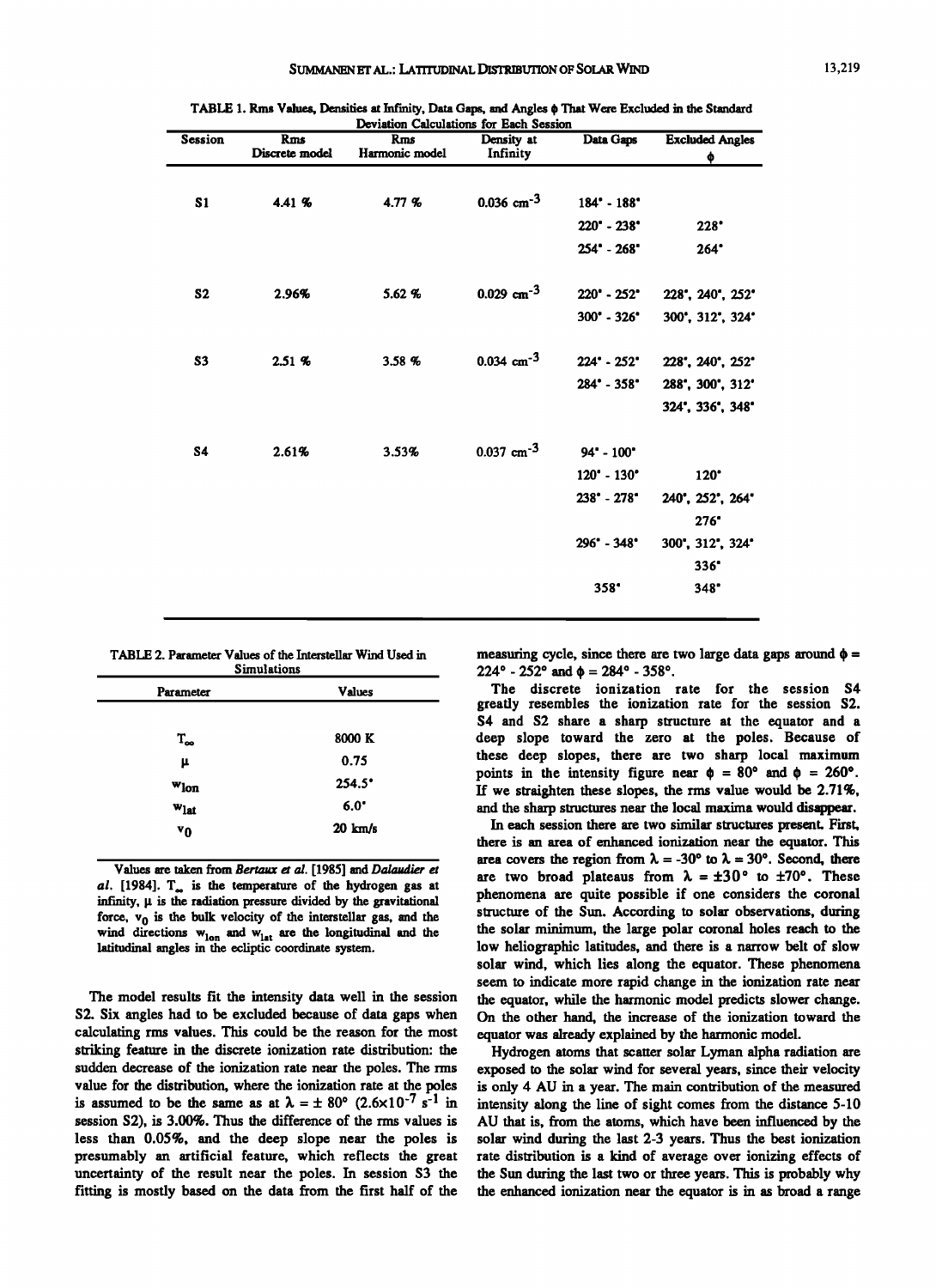

**Fig. 3. The discrete ionization rate (solid line) and the harmonic ionization rate (dashed line) as a function of**  the heliographic latitude  $\lambda$  for the session (a) S1, (b) S2, (c) S3, and (d) S4.

as -30° to 30°. The reason then for broad plateaus are the **coronal holes. The mean ionization rate calculated from four sessions is shown in Figure 5. The common features explained above are clearly visible.** 

**All results given above are calculated using fixed values of the interstellar wind parameters given in Table 2. Since there are so many variable parameters, the use of any other method based on the inversion theory was impossible. Also, the effect of varying the parameters could not be thoroughly tested. The basic reason for this was the limited CPU time. Ionization rate calculations required 300-1300 trials, until the best model was found.** 

**However, a few test runs were performed for the session S3. It was chosen for its smooth latitudinal variations. The ionization rate for the session S3 shown in Figure 3c was used as a starting point in these checking calculations. We changed the interstellar wind parameters, within the limits of error given by Lallement et al. [1985b] except the bulk velocity,**  which was changed by  $\pm 2$  km/s. In checking runs, only one **parameter was changed, while other parameters were kept fixed.** 

**In most of the test runs, the ionization rate changed very litfie. As a typical example of the changes, the ionization rate, when the temperature T is 10 000 K, is shown in Figure 6.**  Also, in the cases when T = 6000 K,  $\mu$  = 0.65,  $\mu$  = 0.85, the longitude of the wind in ecliptic coordinates is 253<sup>°</sup>, the latitude is 4.5°, the bulk velocity v is 18 km/s or v is 22 **km/s, the ionization rate deviated only slightly. However,**  when the longitude of the wind in ecliptic coordinates is 256° **or the latitude is 7.5 ø, the level of the ionization rate changed**  considerably. As an example, the case when the latitude is 7.5° **is shown in Figure 7. Thus the level of the ionization rate seems to vary when the interstellar parameters are changed, but the common features, the enhanced ionization rate at the**  equator and the plateaus at  $\pm 30^{\circ}$  to  $\pm 70^{\circ}$ , remain unchanged in. **each of the test runs.** 

### **3.2. Estimated Latitudinal Variation of the Solar Wind Flux**

**If the ionization rate as a function of the heliographic latitude is known, the latitudinal variation of the solar wind proton flux (or solar wind proton density) can be calculated from (3). As an example of the derivation of the solar wind proton flux, the result of the session S3 is considered below. Assuming** 

$$
n_{\text{pr}}(r,\lambda) = n_{\text{o}}^{\text{pr}}(\lambda) \frac{r_{\text{o}}^2}{r^2}
$$
 (15)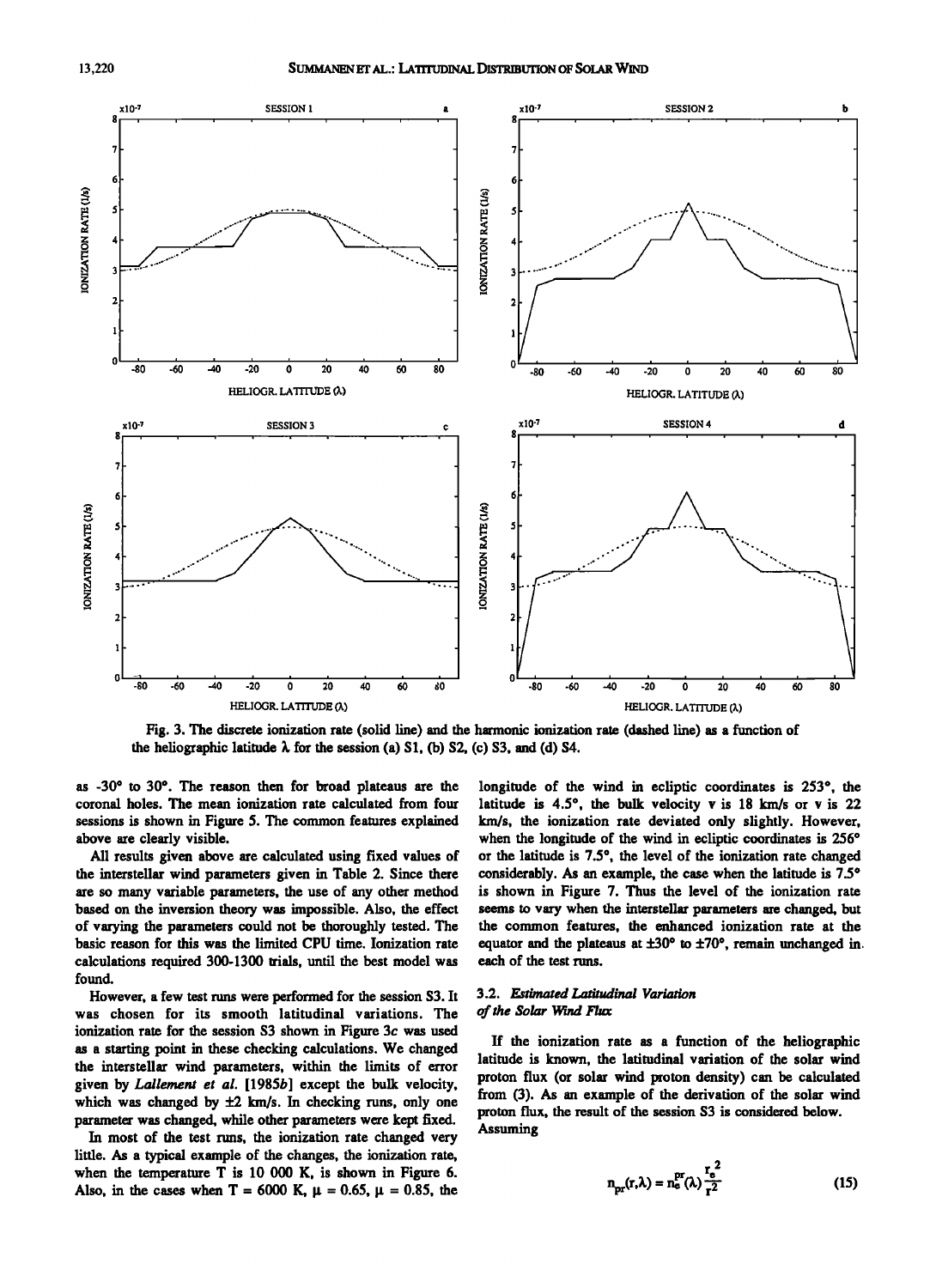

**Fig. 4. The intensity data measured during the session (a) S1, (b) S2, (c) S3, and (d) S4 (dots) and calculated intensities using the discrete ionization rate shown in Figure 3 (solid line) and the harmonic ionization rate (dashed line) as a function of the scanning angle •.** 

IONIZATION RATE (s<sup>-1</sup>)

and  $v_{rel}(\lambda, r) = v_{pr}(\lambda, r) = v_{pr}(\lambda)$ , we have

$$
\beta(\lambda_r r) = n_e^{\text{pr}}(\lambda) \frac{r_e^2}{r^2} \vert v_{\text{pr}}(\lambda) \vert \sigma_{ce}(\vert v_{\text{pr}}(\lambda) \vert) + \beta_{\text{ph}}(\lambda_r r) \qquad (16)
$$

For the cross section an experimental expression by Fite et al. **[1962],** 

$$
\sqrt{\sigma_{ce}} = 7.6 \times 10^{-8} - 1.06 \times 10^{-8} \log_{10} E \tag{17}
$$

**is used. The cross section is given in units of square centimetres, and the energy of a proton, E, is expressed in electron volts.** 

**Kojima and Kakinuma [1990] have reviewed latitudinal dependence of the solar wind as deduced from IPS measurements and spacecraft measurements. They have listed three works, which concern the latitudinal dependence of the solar wind in**  1976 and 1977. Here the results from Zhao and Hundhausen **[1981] (model 4 of Kojima and Kakinuma [1990]) are used. According to them there was a relationship between the solar**  wind speed and the angular displacement  $\lambda$  from the neutral **sheet. The relationship in 1976 was estimated to be (see Figure** 

**Vpr---- 600 km s '• , I•.1 > 35 ø xlO-? , , , , , , , , (18) o -io -;o h & HELIOGR. LATITUDE (k)** 

 $v_{\text{nr}} = 350 \text{ km s}^{-1} + 800 \text{ sin}^2 \lambda \text{ km s}^{-1}$ ,  $|\lambda| \leq 35^{\circ}$ 

**Fig. 5. The mean ionization rate calculated from four sessions S1, S2, S3, and S4 as a function of the heliographic**  latitude  $\lambda$ .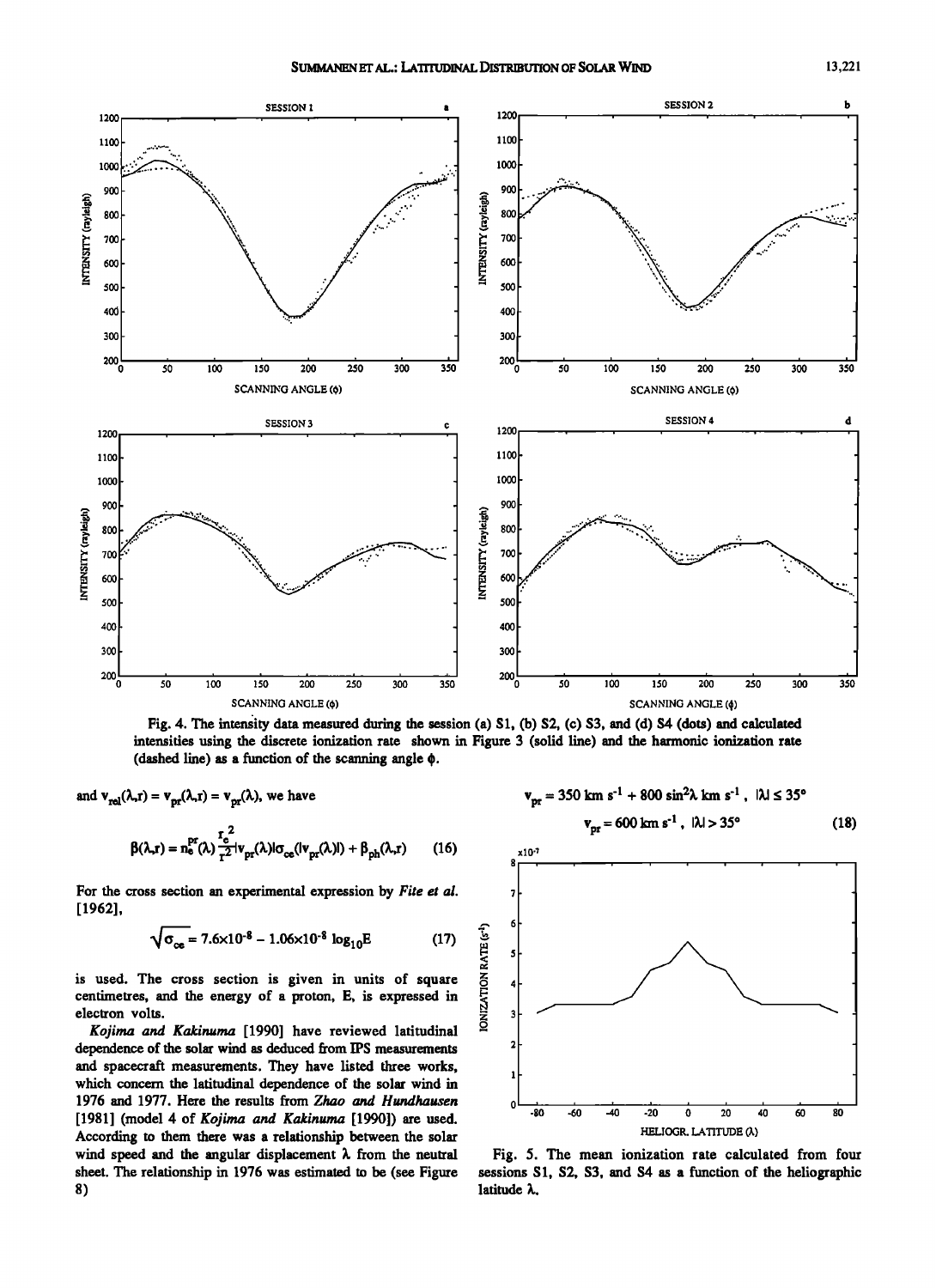

**Fig. 6. The ionization rate as a fimction of the heliographic**  latitude  $\lambda$  for the session S3 (dashed line), when the parameters are  $T = 10000$  K,  $\mu = 0.75$ , the longitude of the wind in ecliptic coordinates is  $254.5^{\circ}$ , the latitude is  $6.0^{\circ}$  and  $v = 20$  km/s. The **ionization rate, when T = 8000 K (solid line), respectively.** 

In this work it is assumed, that the angular displacement<br>
om the neutral sheet is approximately the same as the<br>
liographic latitude, also marked with  $\lambda$ . The corresponding<br>
oss sections range from  $\sigma_{ce}(350 \text{ km s}^{-1}) =$ **from the neutral sheet is approximately the same as the**  heliographic latitude, also marked with  $\lambda$ . The corresponding cross sections range from  $\sigma_{ce}(350 \text{ km s}^{-1}) = 2.140 \times 10^{-15} \text{ cm}^2$ <br>to  $\sigma_{ce}(600 \text{ km s}^{-1}) = 1.705 \times 10^{-15} \text{ cm}^2$ .

Using (16), (17), and (18), the approximate solar wind proton flux  $n_{pr}(\lambda,r)|v_{rel}(\lambda,r)$  and the solar wind proton density can be solved. These quantities for the session S3 are shown in Figure 9. The photoionization is assumed to be  $0.88 \times 10^{-7}$  s<sup>-1</sup>.

**As shown in Figure 9, the solar wind proton flux normalized**  to 1 AU grows from  $1.36 \times 10^8$  cm<sup>-2</sup> s<sup>-1</sup> at the poles to  $2.06 \times 10^8$  cm<sup>-2</sup> s<sup>-1</sup> at the equator, that is, a growth of 34% in the **solar wind proton flux toward the equator. This is in agreement with the values 25-35% given by Lallement et al. [1985b] using the harmonic model.** 



**Fig. 7. The ionization rate as a function of the heliographic**  latitude  $\lambda$  for the session S3 (dashed line), when the parameters are  $T = 8000$  K,  $\mu = 0.75$ , the longitude of the wind in ecliptic coordinates is  $254.5^{\circ}$ , the latitude  $7.5^{\circ}$  and  $v = 20$  km/s. The ionization rate, when the latitude is 6.0° (solid line), **respectively.** 



**Fig. 8. The latitudinal dependence of the solar wind velocity**  as a function of the heliographic latitude  $\lambda$  in 1976 according to Zhao and Hundhausen [1981].



**Fig. 9. The latitudinal dependence of the solar wind proton**  flux and density as a function of the heliographic latitude  $\lambda$  as **deduced from discrete ionization rate distribution for the session S3.**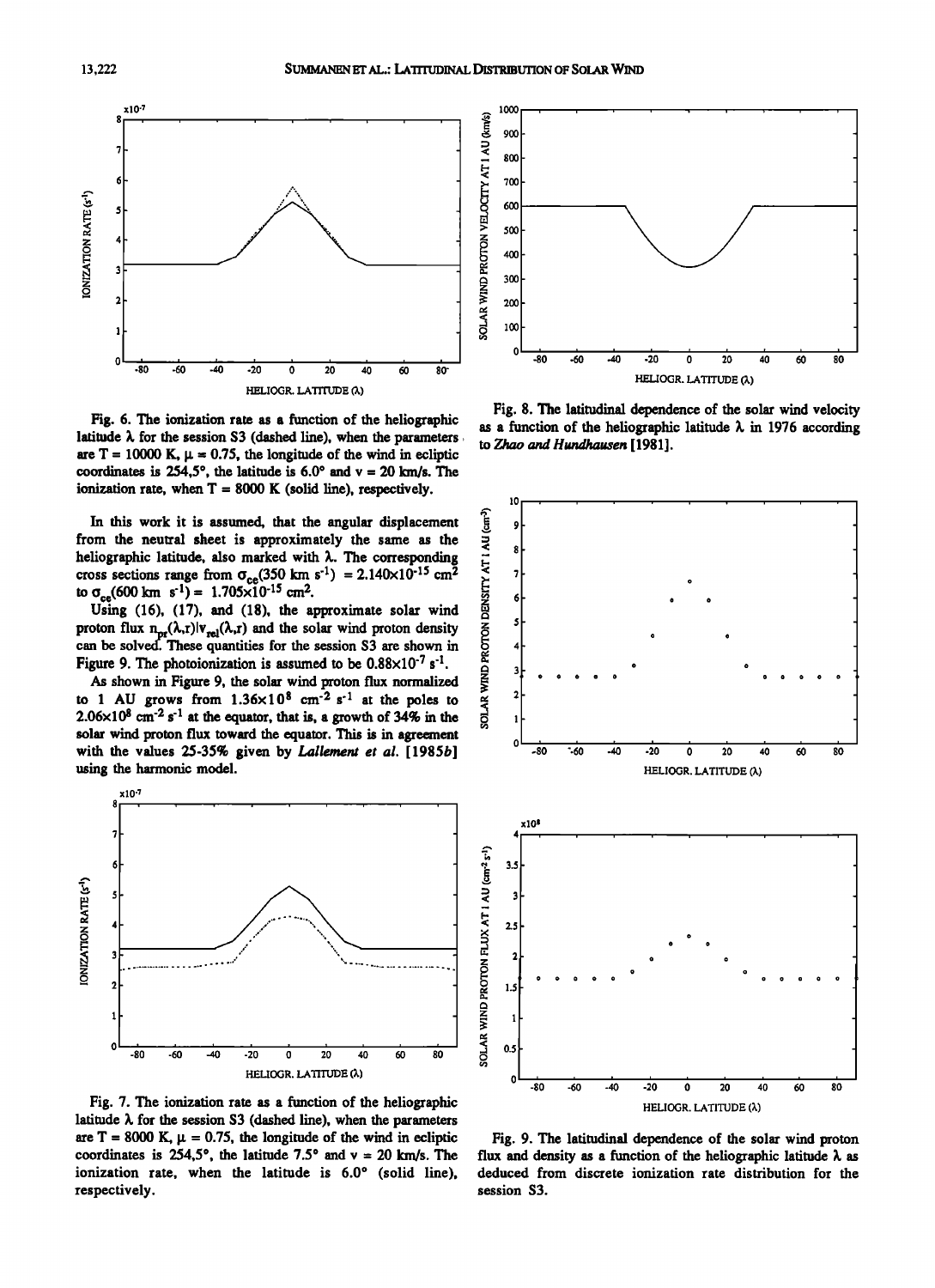**However, it is worth noticing that the prediction about the solar wind proton flux is strongly dependent on the solar wind**  proton velocity model used. If two other models for the year **1976 reviewed by Kojima and Kakinuma (models 5 and 6 used by Kojima and Kakinuma [1990, Table 1]) were used, the change in the solar wind proton flux at 1 AU would be 26% and 36-40% (different values in the velocity model for the north and the south poles), respectively. The first of these two velocity models, model 5, is based on spacecraft observations, that were made in a narrow latitudinal range near the solar equator. Thus the plateaus at high latitudes are missing. The second velocity model, model 6, has lower plateaus than model 4 in Figure 8. In fact, both models 4 and 6 have quite smooth latitudinal gradient, IPS measurements during the next solar cycle would prefer sharper gradient. These older models were derived from the IPS data without considering the integration effect caused by the line-of-sight integrals, as pointed out by Kojima and Kakinuma. However, in lack of better data, model 4 is used, since the plateaus are more pronounced there.** 

**When the change of the solar wind proton flux from the plateaus to the equator is calculated using the ionization rate of another session, the session S4, the growth is about 28%. Thus the prediction by Lallement et al. (1985b) seems to be reasonable.** 

**Recently, Yang and Schunk [1991] have studied theoretically the latitudinal dynamics of steady solar wind flows beyond 0.15 AU. In their MHD simulations they have calculated the latitudinal structure of the solar wind. Their results indicate the existence of a proton number density maximum at the magnetic neutral line.** 

#### **4. DISCUSSION AND CONCLUSIONS**

**The main results of this work are the following. First, it has been shown that the intensities derived from the model best fit the intensity data when the harmonic ionization rate is replaced with a new distribution, where the enhanced ionization near the**  solar equator and large plateaus around latitudes  $\pm 30^\circ$  -  $\pm 70^\circ$  are **present. Second, it has been shown that the new ionization rate distributions derived using the intensity data predicts 25-35% growth of the solar wind mass flux from the polar areas toward the equator as proposed by Lallement et al. [1985b].** 

**The deep slopes of the ionization rate toward zero near the poles that appear in the results of sessions S2 and S4 are very likely artificial features. In fact, negative values of the**  ionization rate at  $\lambda = \pm 90^{\circ}$ , would give still better rms values. **However, any reliable physical model for the Sun would not produce negative ionization rate values. Thus the values of the**  ionization rates obtained here, which are around  $\pm 90^\circ$  to  $\pm 70^\circ$ . **are highly questionable.** 

**Although there is only a small difference in the rms values of the calculated intensities between the harmonic model and the discrete models, there is a clear difference between the ionization rates. Also, it is shown that the best rms values, which can be achieved using the symmetric ionization rate, are of the order 2.5%. This reflects partly the uncertainty of the method used to remove the contribution of the geocorona and partly, perhaps, the uncertain values of parameters. The**  geocorona had a considerable effect on data measured during the **latter half cycle of the measuring circle.** 

**The method that we have used is not precise enough to predict the exact dependence of the solar wind proton flux on** 

**the latitude. Because of the limited amount of computer time, the method could not be checked thoroughly. Also, the available latitudinal resolution is poor especially at high heliographic latitudes. Therefore the results near the poles and the width of the plateaus are questionable. One has to keep in mind that these solutions of this ill-conditioned problem are not necessarily the only possible solutions, and the method could have produced biased effects.** 

**Also, when deriving the formulas for the density distribution and the optical model, several assumptions were made, the validity of which can be questioned. First, the flow of the interstellar gas was considered as a stationary problem, although the solar wind and the EUV radiation are strongly dependent on time [see Ajello et al., 1987]. This presumption was used when the equation of continuity was solved and when the ratio of the force on an atom due to radiation pressure to that of gravity was assumed to be constant. Thus 27 day variations caused by the rotation of the Sun as well as 11-year cycles were neglected.** 

**In the hot model it was assumed that the velocity distribution at infinity is Maxwellian; that is, the gas is in thermal equilibrium. To approach equilibrium, the nonuniformities of the temperature, density, and average velocity have to be smoothed out through collisions from one part of the gas to another. The average distance over which properties of the gas can be transported in one elastic collision; that is, the mean**  free path is approximately  $10^{17}$  m. It is of the order of parsecs **as the small structure of a diffuse interstellar cloud as given by McKee and Ostriker [1977]. However, the thermalization of neutral gas is possible also through elastic and charge exchange collisions with other particle species. Thus the Maxwellian distribution is reasonable.** 

**It is also worth noticing that multiple scattering effects**  change the Lyman  $\alpha$  intensity distribution. The assumption of **the optically thin medium underestimates the radial sky background intensity by 5-35% depending upon the angle between the interstellar wind and the line of sight [see Keller et al., 1981]. The study of this phenomenon in the case of Prognoz data is in progress. The presumption concerning the shape of the solar Lyman a line have certainly visible effects on the results. On the other hand, only a part of the information is retained in the line-of-sight integration in the intensity measurements (see section 3). Thus the results are always averages over a long time (2-3 years) and distance (1-12 AU).** 

**Many minor effects were ignored too. For example, only the effect of the solar wind protons was taken into account, while**  all other species were forgotten. Also, the r<sup>2</sup> dependence in the **ionization rate was retained, fast neutrals were neglected, and**  finally, all the effects of the heliopause were disregarded.

**If the interstellar parameters could be derived independently**  and a large set of Lyman  $\alpha$  data were available, the method **could be tested more thoroughly. Fortunately, this will come true in 1995, when the SWAN (Solar Wind ANisotropies) experiment onboard the SOHO satellite will start to measure**  Lyman  $\alpha$  data. At the same time, Ulysses will be measuring the **solar wind. Then Ulysses in situ helium measurements will give data concerning the interstellar wind parameters simultaneously with the solar wind experiments of the velocity and the density of the solar wind. Furthermore, the WIND mission will provide baseline ecliptic plane observations while Ulysses and SOHO observe the Sun. WIND will be**